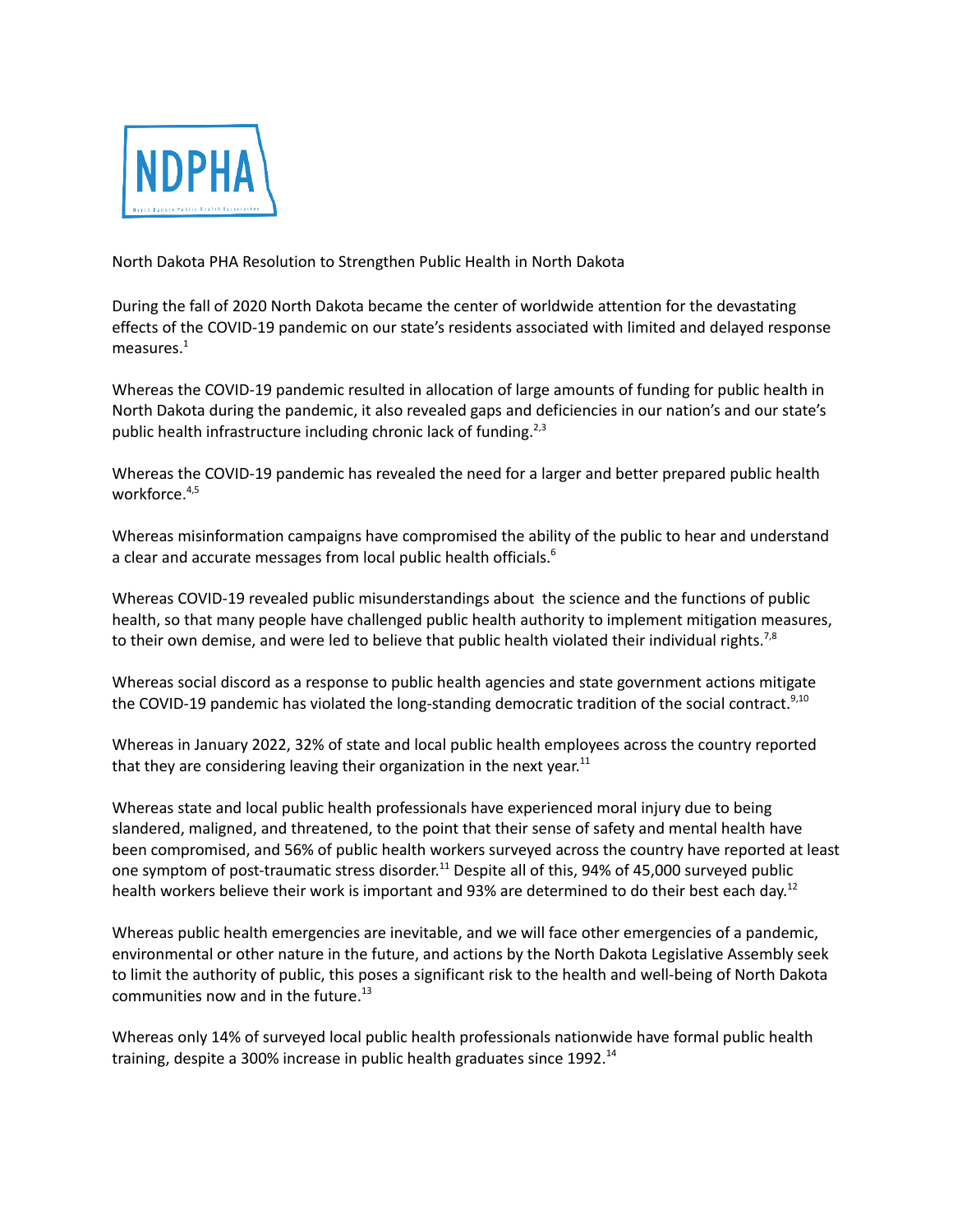Whereas in support of public health, Governor Burgum recognized Public Health Thank You Day and National Public Health Week in 2021 and 2022, respectively.

Therefore be it resolved that the North Dakota Public Health Association stands in support of the profession of public health in North Dakota, and recommends the following actions be taken to strengthen public health in North Dakota and across the country:

- For the governor of North Dakota to recognize National Public Health Week (early April each year) and Public Health Thank You Day (November 22 of each year), with official proclamations demonstrating strong support for the work of public health in North Dakota and for the persons who are devoting their lives to work in public health.
- That the state legislature enact legislation that protects the public's health, supports the public health workforce, and stops the roll-back in public health authority that was enacted in the 2021 legislative session.
- That a North Dakota Public Health Workforce Loan Repayment Program be established for individuals who have earned a Master of Public Health degree from one of North Dakota's accredited public health programs, are Certified in Public Health, and have a practice location.
- That the Public Health Code of Ethics be required reading of all state and local public health employees and public health boards, with one hour of time devoted to discussing the code. 15

## References Cited

1. Epp DA, Thomas HF. When Bad News Becomes Routine: Slowly-Developing Problems Moderate Government Responsiveness. *Political Research Quarterly*. 2022:10659129211070306. doi:10.1177/10659129211070306

2. Alfonso YN, Leider JP, Resnick B, McCullough JM, Bishai D. US Public Health Neglected: Flat Or Declining Spending Left States Ill Equipped To Respond To COVID-19. *Health Affairs*. 2021/04/01 2021;40(4):664-671. doi:10.1377/hlthaff.2020.01084

3. Maani N, Galea S. COVID-19 and underinvestment in the public health infrastructure of the United States. *Milbank Quarterly*. 2020;98doi:DOI: 10.1111/1468-0009.12463

4. Galea S, Vaughan R. Preparing the Public Health Workforce for the Post–COVID-19 Era. *American Journal of Public Health*. 2021/03/01 2021;111(3):350-352. doi:10.2105/AJPH.2020.306110

5. Nowroozpoor A, Choo EK, Faust JS. Why the United States failed to contain COVID-19. *Journal of the American College of Emergency Physicians open*. 2020;1(4):686-688. doi:10.1002/emp2.12155

6. The Lancet. COVID-19: fighting panic with information. *The Lancet*. 2020/02/22/ 2020;395(10224):537. doi[:https://doi.org/10.1016/S0140-6736\(20\)30379-2](https://doi.org/10.1016/S0140-6736(20)30379-2)

7. Parmet WE, Paul J. COVID-19: The First Posttruth Pandemic. *American Journal of Public Health*. 2020/07/01 2020;110(7):945-946. doi:10.2105/AJPH.2020.305721

8. Pomeranz JL, Schwid AR. Governmental actions to address COVID-19 misinformation. *Journal of Public Health Policy*. 2021/06/01 2021;42(2):201-210. doi:10.1057/s41271-020-00270-x

9. The Lancet. COVID-19: remaking the social contract. *Lancet (London, England)*.

2020;395(10234):1401-1401. doi:10.1016/S0140-6736(20)30983-1

10. Strand M. COVID-19 and the Social Contract. *LinkedIn Article* blog. September 2, 202, 2021. [https://www.linkedin.com/feed/update/urn:li:ugcPost:6839238094068162560?updateEntityUrn=urn%3](https://www.linkedin.com/feed/update/urn:li:ugcPost:6839238094068162560?updateEntityUrn=urn%3Ali%3Afs_updateV2%3A%28urn%3Ali%3AugcPost%3A6839238094068162560%2CFEED_DETAIL%2CEMPTY%2CDEFAULT%2Cfalse%29) [Ali%3Afs\\_updateV2%3A%28urn%3Ali%3AugcPost%3A6839238094068162560%2CFEED\\_DETAIL%2CEMP](https://www.linkedin.com/feed/update/urn:li:ugcPost:6839238094068162560?updateEntityUrn=urn%3Ali%3Afs_updateV2%3A%28urn%3Ali%3AugcPost%3A6839238094068162560%2CFEED_DETAIL%2CEMPTY%2CDEFAULT%2Cfalse%29) [TY%2CDEFAULT%2Cfalse%29](https://www.linkedin.com/feed/update/urn:li:ugcPost:6839238094068162560?updateEntityUrn=urn%3Ali%3Afs_updateV2%3A%28urn%3Ali%3AugcPost%3A6839238094068162560%2CFEED_DETAIL%2CEMPTY%2CDEFAULT%2Cfalse%29)

11. The de Beaumont Foundation. *Rising Stress and Burnout in Public Health: Results of a National Survey of the Public Health Workforce*. 2022.